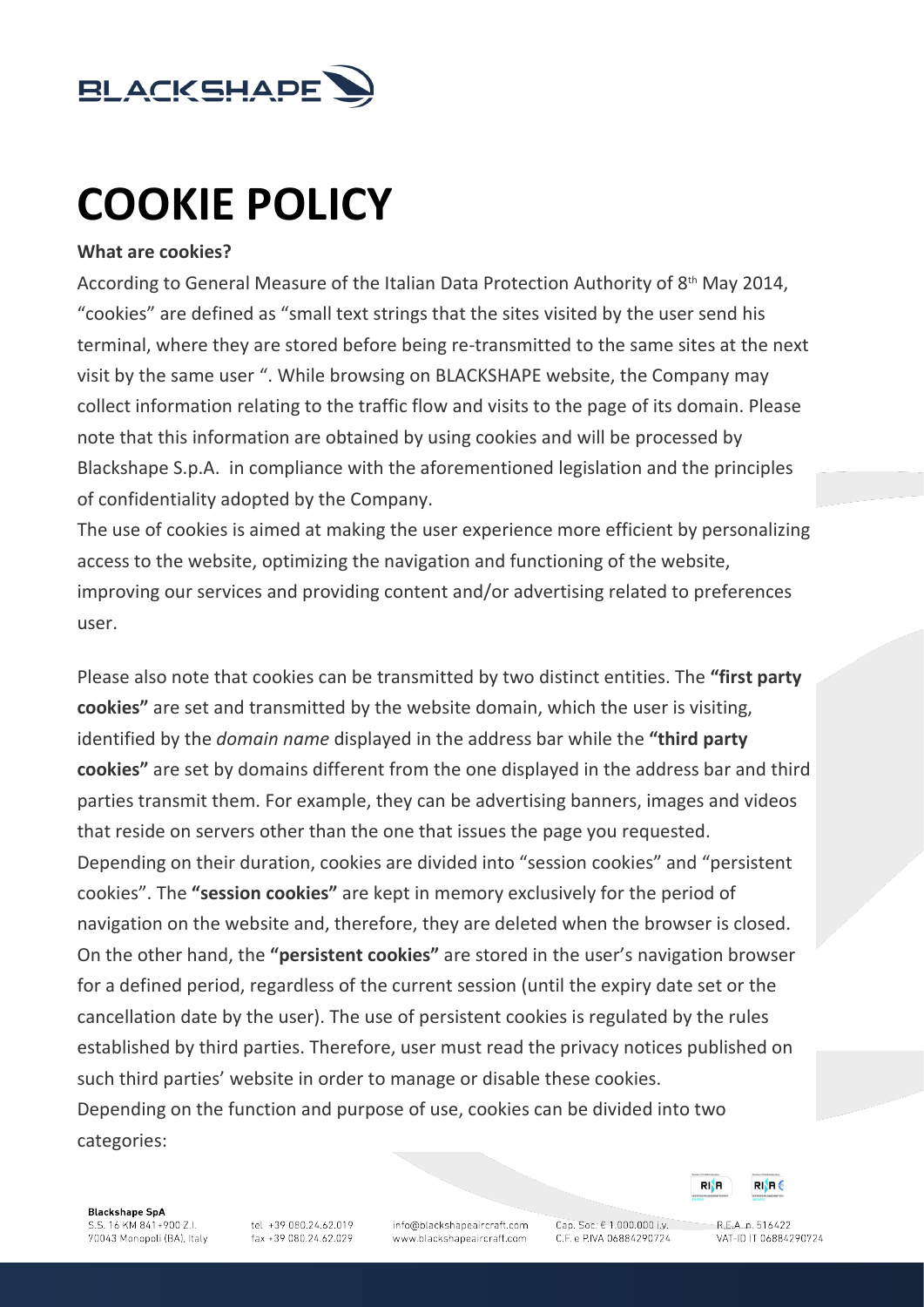# **BLACKSHAPE**

#### • **Technical Cookies.**

Technical cookies are necessary, for example, to identify the user and to guarantee the normal navigation and the website use. Based on the provisions of the Measure of the Italian Data Protection Authority of  $8<sup>th</sup>$  May 2014, the prior consent of the user is not required for the installation or use of these cookies. However, pursuant to art. 13 of the GDPR, the obligation to provide users with information remains necessary. This category also includes **"analytics cookies"** – that is to say cookies used directly by the website operator to collect information in aggregate form about how users use the website in order to improve its functioning. For example, these cookies show which are the pages most frequently visited by the user, which are the most common patterns of use and which are the difficulties that users have encountered using the website.

#### • **Profiling Cookies.**

Profiling cookies are used to track users' browsing on the website and to create profiles based on their habits (e.g., what they buy, what they read, etc.). Through these cookies it is possible to transmit advertising messages in line with the user's preferences expressed in the context of web browsing. According to the art. 7 of the GDPR, the use of these cookies requires the prior acquisition of the user's free informed consent.

# **Types of cookies used by the website of Blackshapeaircraft.com**

The main functions of the cookies installed on the www.blackshapeaircraft.com site are technical in nature and are used to constantly improve the services offered by the Company, for user authentication, for statistical purposes and for counting visits to the site. Therefore, the use of these cookies is strictly aimed at facilitating and improving the browsing experience on the Company's website. Below technical cookies used by Blackshape on its website are listed:

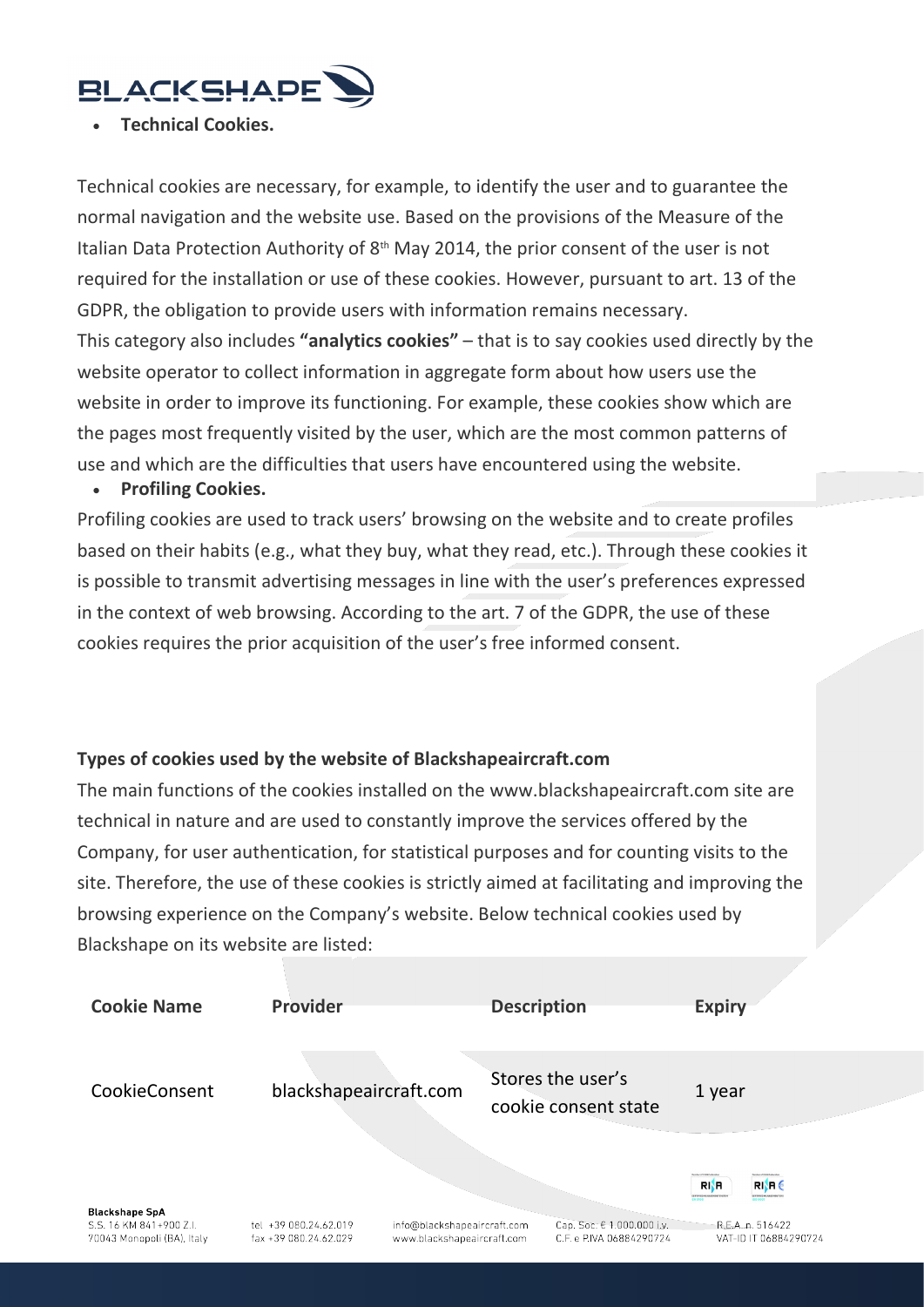

for the current domain

| ollect   | google-analytics.com   | Used to send data to<br><b>Google Analytics</b><br>about the visitor's<br>device and behavior.<br>Tracks the visitor<br>across devices and<br>marketing channels. | Session |
|----------|------------------------|-------------------------------------------------------------------------------------------------------------------------------------------------------------------|---------|
|          |                        | Registers a unique ID                                                                                                                                             |         |
|          |                        | that is used to                                                                                                                                                   |         |
|          |                        | generate statistical                                                                                                                                              |         |
|          |                        | data on how the                                                                                                                                                   |         |
|          |                        | visitor uses the                                                                                                                                                  |         |
| _ga      | blackshapeaircraft.com | website.                                                                                                                                                          | 2 years |
|          |                        |                                                                                                                                                                   |         |
|          |                        | Used by Google                                                                                                                                                    |         |
|          |                        | Analytics to throttle                                                                                                                                             |         |
| _gat     | blackshapeaircraft.com | request rate                                                                                                                                                      | 1 day   |
|          |                        |                                                                                                                                                                   |         |
|          |                        | Registers a unique ID                                                                                                                                             |         |
|          |                        | that is used to                                                                                                                                                   |         |
|          |                        | generate statistical                                                                                                                                              |         |
|          |                        | data on how the                                                                                                                                                   |         |
|          | blackshapeaircraft.com | visitor uses the<br>website.                                                                                                                                      |         |
| $\_$ gid |                        |                                                                                                                                                                   | 1 day   |

Furthermore, the Company has entered into agreements for the installation of third-party cookies on its company website. These cookies are not instruments of ownership of the

**Blackshape SpA** S.S. 16 KM 841+900 Z.I. 70043 Monopoli (BA), Italy

tel +39 080.24.62.019 fax +39 080.24.62.029

info@blackshapeaircraft.com www.blackshapeaircraft.com

Cap. Soc. € 1.000.000 i.v. C.F. e P.IVA 06884290724



 $R.E.A.n. 516422$ VAT-ID IT 06884290724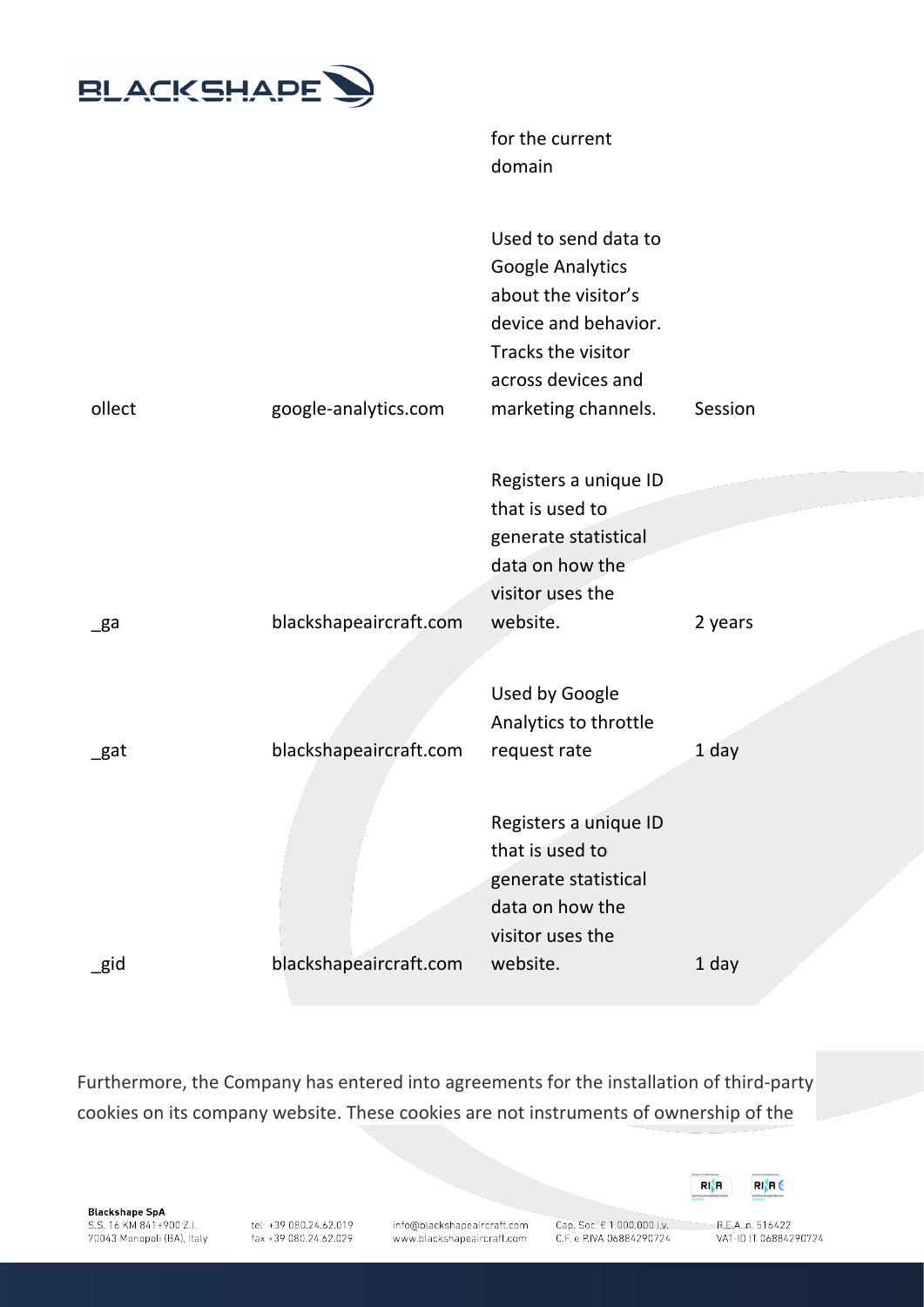

Company, so for further information, it is possible to access to the information and the forms of acquisition of the consent of the following third parties:

| <b>Cookie Name</b>                                                             | Provider                                                                                                    | <b>Description</b>                                                                                                                                                                                                   | <b>Expiry</b>                             |
|--------------------------------------------------------------------------------|-------------------------------------------------------------------------------------------------------------|----------------------------------------------------------------------------------------------------------------------------------------------------------------------------------------------------------------------|-------------------------------------------|
|                                                                                |                                                                                                             | Used by Google DoubleClick to<br>register and report the website<br>user's actions after viewing or<br>clicking one of the advertiser's ads<br>with the purpose of measuring the<br>efficacy of an ad and to present |                                           |
| <b>IDE</b>                                                                     | doubleclick.net                                                                                             | targeted ads to the user.                                                                                                                                                                                            | 1 year                                    |
|                                                                                |                                                                                                             | This cookie is used to send data to                                                                                                                                                                                  |                                           |
|                                                                                |                                                                                                             | Google Analytics about the                                                                                                                                                                                           |                                           |
|                                                                                |                                                                                                             | visitor's device and behavior. It                                                                                                                                                                                    |                                           |
|                                                                                |                                                                                                             | tracks the visitor across devices                                                                                                                                                                                    |                                           |
| r/collect                                                                      | doubleclick.net.                                                                                            | and marketing channels.                                                                                                                                                                                              | Session                                   |
|                                                                                |                                                                                                             |                                                                                                                                                                                                                      |                                           |
|                                                                                |                                                                                                             | Used to check if the user's                                                                                                                                                                                          |                                           |
| test_cookie                                                                    | doubleclick.net                                                                                             | browser supports cookies.                                                                                                                                                                                            | 1 day                                     |
|                                                                                |                                                                                                             | Registers a unique ID that                                                                                                                                                                                           |                                           |
|                                                                                |                                                                                                             | identifies a returning user's                                                                                                                                                                                        |                                           |
|                                                                                |                                                                                                             | device. The ID is used for targeted                                                                                                                                                                                  |                                           |
| <b>NID</b>                                                                     | google.com                                                                                                  | ads.                                                                                                                                                                                                                 | 6 months                                  |
|                                                                                |                                                                                                             |                                                                                                                                                                                                                      |                                           |
|                                                                                |                                                                                                             | This cookie is used to distinguish                                                                                                                                                                                   |                                           |
| rc::c                                                                          | google.com                                                                                                  | between humans and bots.                                                                                                                                                                                             | Session                                   |
|                                                                                |                                                                                                             |                                                                                                                                                                                                                      |                                           |
|                                                                                |                                                                                                             |                                                                                                                                                                                                                      |                                           |
|                                                                                |                                                                                                             |                                                                                                                                                                                                                      |                                           |
|                                                                                |                                                                                                             | RIN                                                                                                                                                                                                                  | RI}R€                                     |
| <b>Blackshape SpA</b><br>S.S. 16 KM 841+900 Z.I.<br>70043 Monopoli (BA), Italy | tel +39 080.24.62.019<br>info@blackshapeaircraft.com<br>fax +39 080.24.62.029<br>www.blackshapeaircraft.com | Cap. Soc. € 1.000.000 i.v.<br>C.F. e P.IVA 06884290724                                                                                                                                                               | R.E.A. n. 516422<br>VAT-ID IT 06884290724 |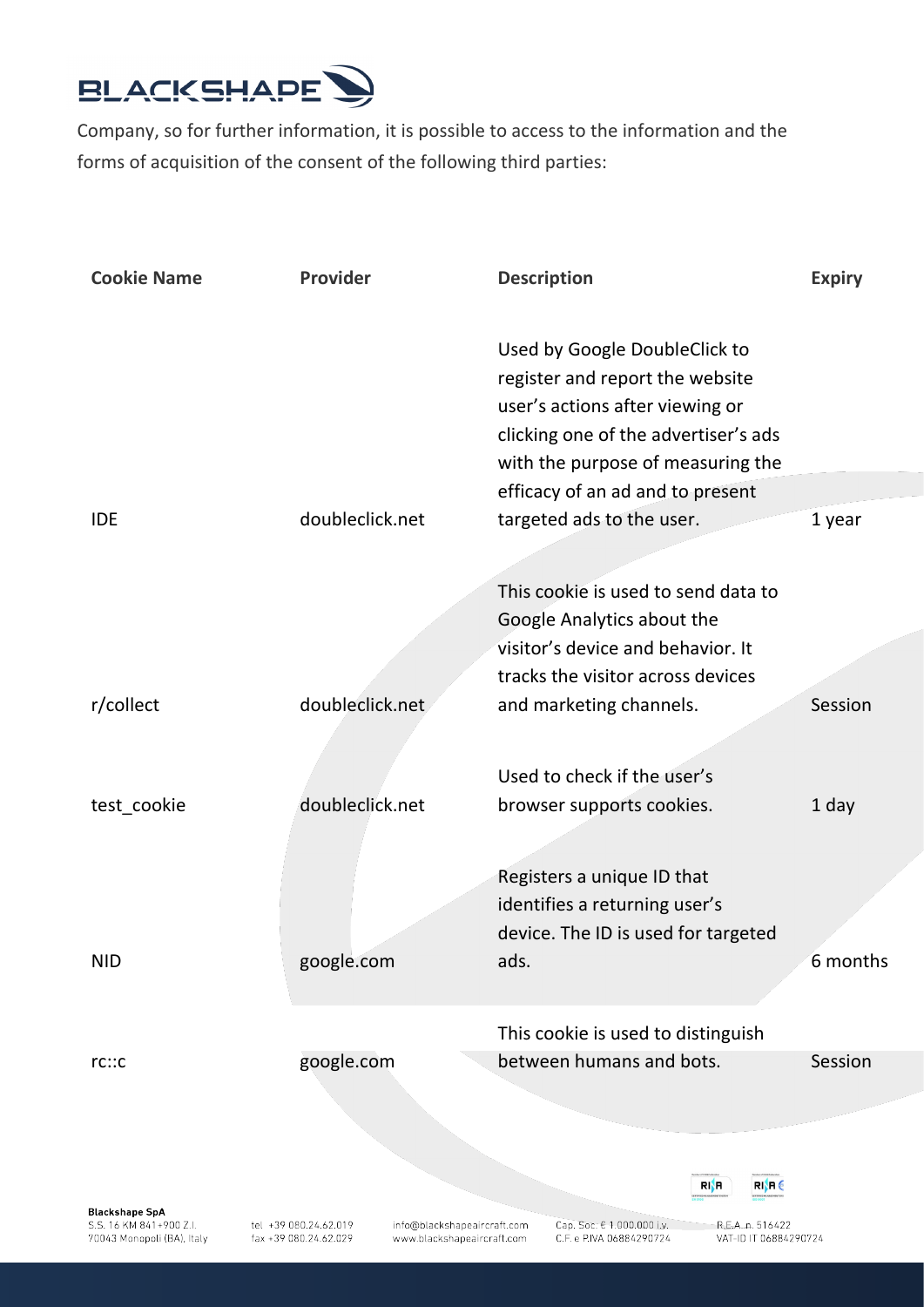

|                                                                                |                                                                                                             | Collects data on the user's visits to                  |                                           |            |
|--------------------------------------------------------------------------------|-------------------------------------------------------------------------------------------------------------|--------------------------------------------------------|-------------------------------------------|------------|
| vuid                                                                           | vimeo.com                                                                                                   | the website, such as which pages<br>have been read.    |                                           | 2 years    |
|                                                                                |                                                                                                             | Registers a unique ID on mobile                        |                                           |            |
|                                                                                |                                                                                                             | devices to enable tracking based                       |                                           |            |
| <b>GPS</b>                                                                     | youtube.com                                                                                                 | on geographical GPS location.                          |                                           | 1 day      |
|                                                                                |                                                                                                             | Registers a unique ID that is used                     |                                           |            |
|                                                                                |                                                                                                             | by Google to keep statistics of                        |                                           |            |
|                                                                                |                                                                                                             | how the visitor uses YouTube                           |                                           |            |
| <b>PREF</b>                                                                    | youtube.com                                                                                                 | videos across different websites.                      |                                           | 8 months   |
|                                                                                |                                                                                                             | Tries to estimate the users'                           |                                           |            |
|                                                                                |                                                                                                             | bandwidth on pages with                                |                                           |            |
| VISITOR_INFO1_LIVE                                                             | youtube.com                                                                                                 | integrated YouTube videos.                             |                                           | 179 days   |
|                                                                                |                                                                                                             |                                                        |                                           |            |
|                                                                                |                                                                                                             | Registers a unique ID to keep                          |                                           |            |
|                                                                                |                                                                                                             | statistics of what videos from                         |                                           |            |
| <b>YSC</b>                                                                     | youtube.com                                                                                                 | YouTube the user has seen.                             |                                           | Session    |
|                                                                                |                                                                                                             |                                                        |                                           |            |
|                                                                                |                                                                                                             | Stores the user's video player                         |                                           |            |
| yt-remote-cast-                                                                |                                                                                                             | preferences using embedded                             |                                           |            |
| installed                                                                      | youtube.com                                                                                                 | YouTube video                                          |                                           | Session    |
|                                                                                |                                                                                                             | Stores the user's video player                         |                                           |            |
| yt-remote-                                                                     |                                                                                                             | preferences using embedded                             |                                           |            |
| connected-devices                                                              | youtube.com                                                                                                 | YouTube video                                          |                                           | Persistent |
|                                                                                |                                                                                                             |                                                        |                                           |            |
|                                                                                |                                                                                                             | Stores the user's video player                         |                                           |            |
|                                                                                |                                                                                                             | preferences using embedded                             |                                           |            |
| yt-remote-device-id                                                            | youtube.com                                                                                                 | YouTube video                                          |                                           | Persistent |
|                                                                                |                                                                                                             |                                                        | RIN<br>RI}A (                             |            |
| <b>Blackshape SpA</b><br>S.S. 16 KM 841+900 Z.I.<br>70043 Monopoli (BA), Italy | tel +39 080.24.62.019<br>info@blackshapeaircraft.com<br>fax +39 080.24.62.029<br>www.blackshapeaircraft.com | Cap. Soc. € 1.000.000 i.v.<br>C.F. e P.IVA 06884290724 | R.E.A. n. 516422<br>VAT-ID IT 06884290724 |            |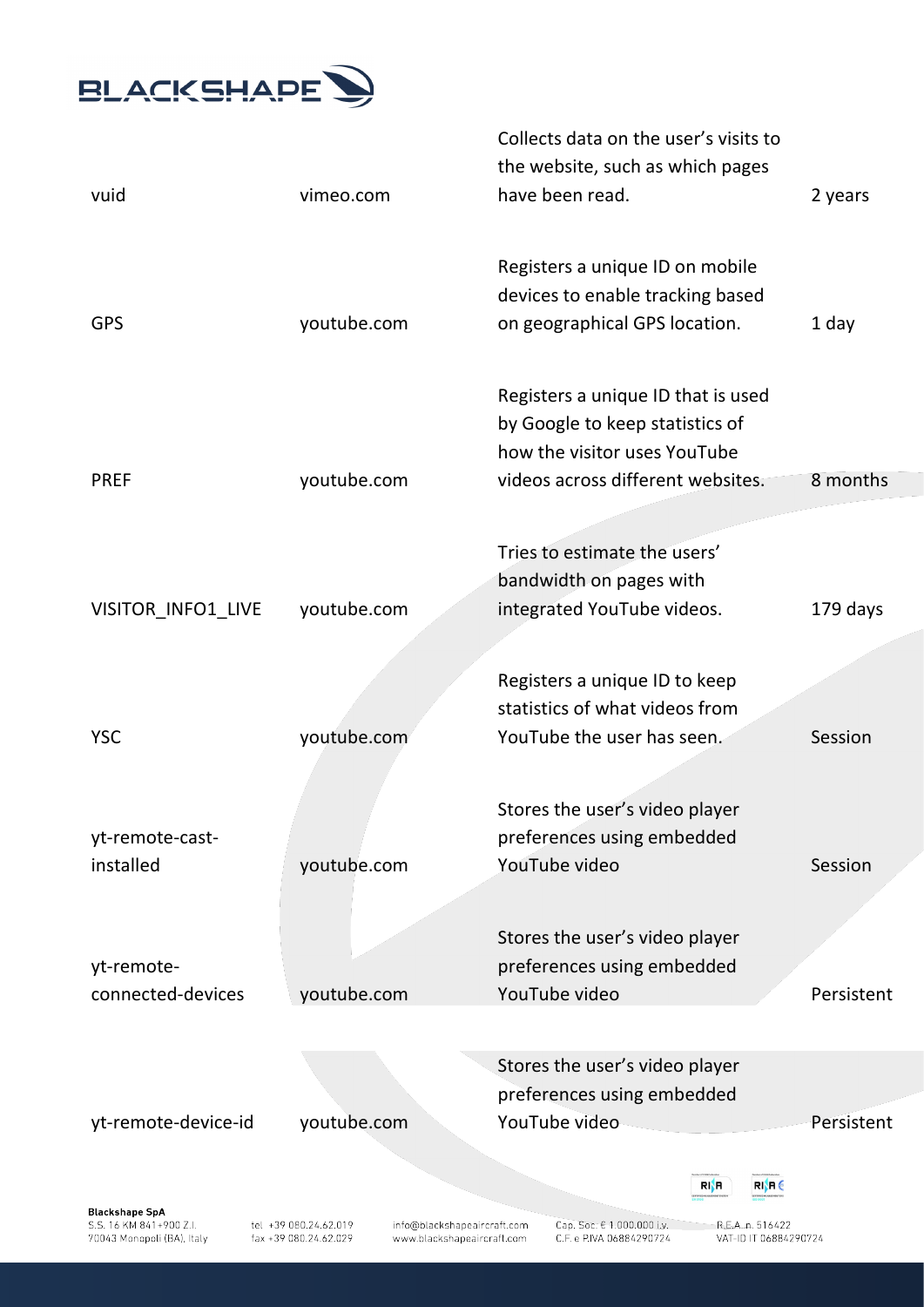

| yt-remote-fast-check-      |             | Stores the user's video player<br>preferences using embedded                  |         |
|----------------------------|-------------|-------------------------------------------------------------------------------|---------|
| period                     | youtube.com | YouTube video                                                                 | Session |
| yt-remote-session-<br>app  | youtube.com | Stores the user's video player<br>preferences using embedded<br>YouTube video | Session |
| yt-remote-session-<br>name | youtube.com | Stores the user's video player<br>preferences using embedded<br>YouTube video | Session |

In order to improve the company website and understand which parts or elements are most appreciated by users, the Company uses analytical Google Analytics cookies as an anonymous and aggregate analysis tool. Like third party cookies, Google's analytical cookies are not instruments of ownership of the Company, hence it is possible consult the information provided by Google indicated below in order to obtain more information.

According to current the terms of service, Google will use this information, as an independent data controller, for the purpose of tracking and examining the website use, compiling reports on site activity for site operators and providing others services relating to the activities of the website, to the connection methods (mobile, PC, browser used etc.) and to the methods of searching and reaching the portal pages. Google may also transfer this information to third parties where required by law or where such third parties process the information on Google's behalf. Please note that Google will not associate IP addresses with any other data held by Google.

To consult the privacy policy of Google, relating to the Google Analytics service, please visit the website [https://policies.google.com/privacy.](https://policies.google.com/privacy)

#### **Plugin Social Network**

In order to permit easy sharing of our company website's contents on your favorite social networks, the www.blackshapeaircraft.com site also incorporates plugins and/or

**Blackshape SpA** S.S. 16 KM 841+900 Z.I. 70043 Monopoli (BA), Italy

tel: +39.080.24.62.019 fax +39 080.24.62.029

info@blackshapeaircraft.com www.blackshapeaircraft.com

Cap. Soc. € 1.000.000 i.v. C.F. e P.IVA 06884290724

 $RFA$ n 516422

RIA

VAT-ID IT 06884290724

 $RI$ **R** $\in$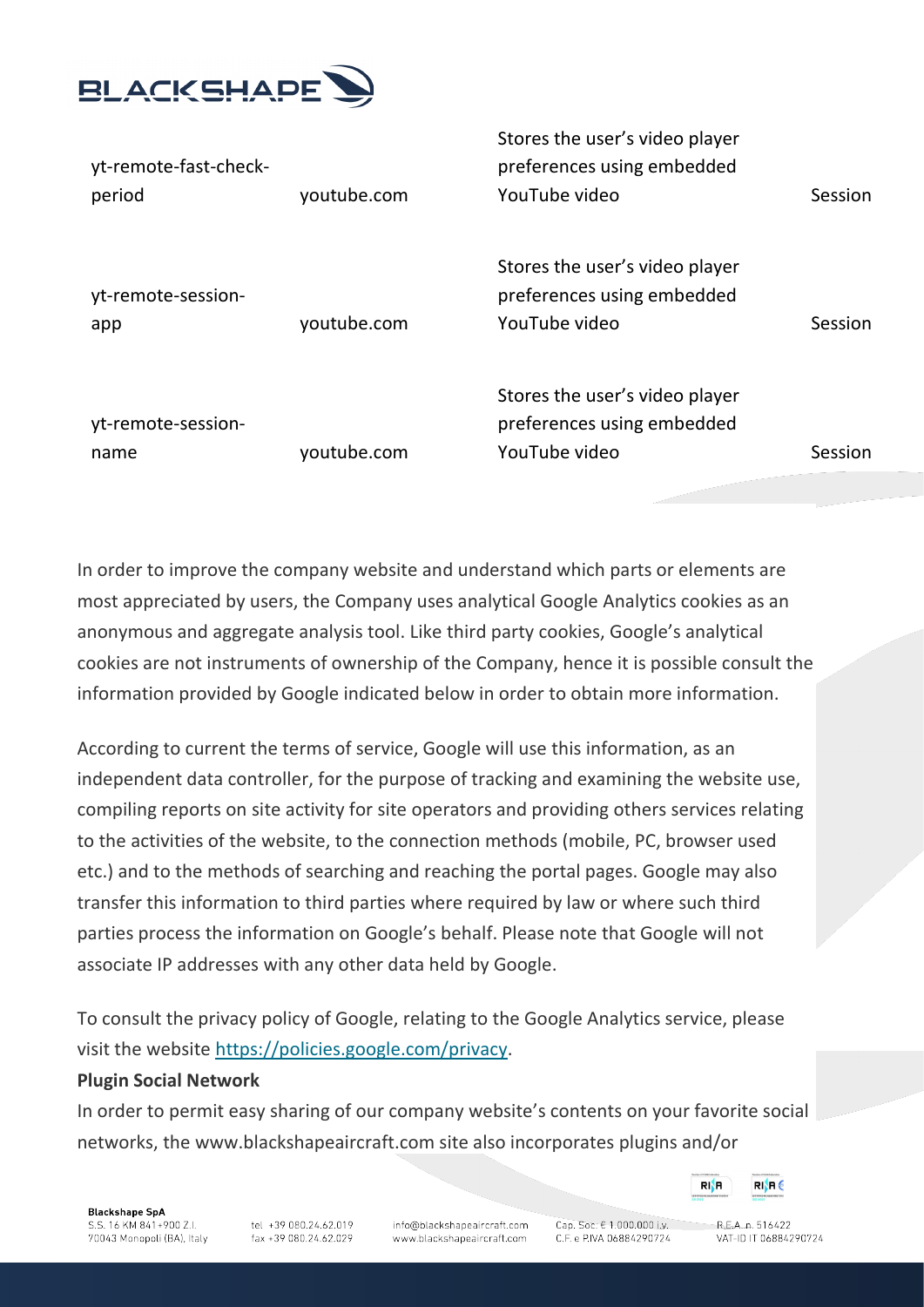

commands for the major social networks (e.g., Facebook, Twitter, YouTube, etc.). With a view to safeguard user privacy, these plugins are programmed so as not to install any cookies on the users' devices who visit this company website. Eventually cookies plugins could be set, if so provided by social networks, only when the user makes actual and voluntary use of these plugins. We inform you that if the user browses being logged in his social network, then he has already consented to the use of cookies conveyed through this site when he registered with the social network.

The collection and use of information obtained through the plugins are regulated by the respective social networks' privacy notices, to which please refer.

- Facebook: <https://www.facebook.com/policies/cookies/>
- Twitter: <https://help.twitter.com/it/rules-and-policies/twitter-cookies>
- LinkedIn: https://www.linkedin.com/legal/privacy-policy? l=it\_IT
- Instagram: <https://help.instagram.com/196883487377501>
- YouTube: <https://policies.google.com/technologies/cookies>

# **E-mail and cookie**

BLACKSHAPE emails contain cookies, which monitor if the user has opened emails from the Company and if he has clicked on any link contained in them. The cookies used in BLACKSHAPE's emails, monitoring the aforementioned behaviours, are unique to each email and are not stored on your computer or mobile device.

# **Provisions of data**

With the exception of technical cookies, which are strictly necessary for the company website regular operation, the provision of data is left to the user will (as an interested party). The user consents to the processing of his/her data when, after having read the short information contained in the specific banner, he/she decides to continue browsing the company website.

Please note that, in order to avoid the installation of cookies on your device, it is possible to uninstall this function through the special functions available on your navigation browser (see below, the "Cookies management").

**Blackshape SpA** S.S. 16 KM 841+900 Z.I. 70043 Monopoli (BA), Italy

tel: +39.080.24.62.019 fax +39 080.24.62.029 info@blackshapeaircraft.com www.blackshapeaircraft.com

Cap. Soc. € 1.000.000 i.v. C.F. e P.IVA 06884290724

 $RIAB6$ 

RIM

 $RFA$ n 516422 VAT-ID IT 06884290724